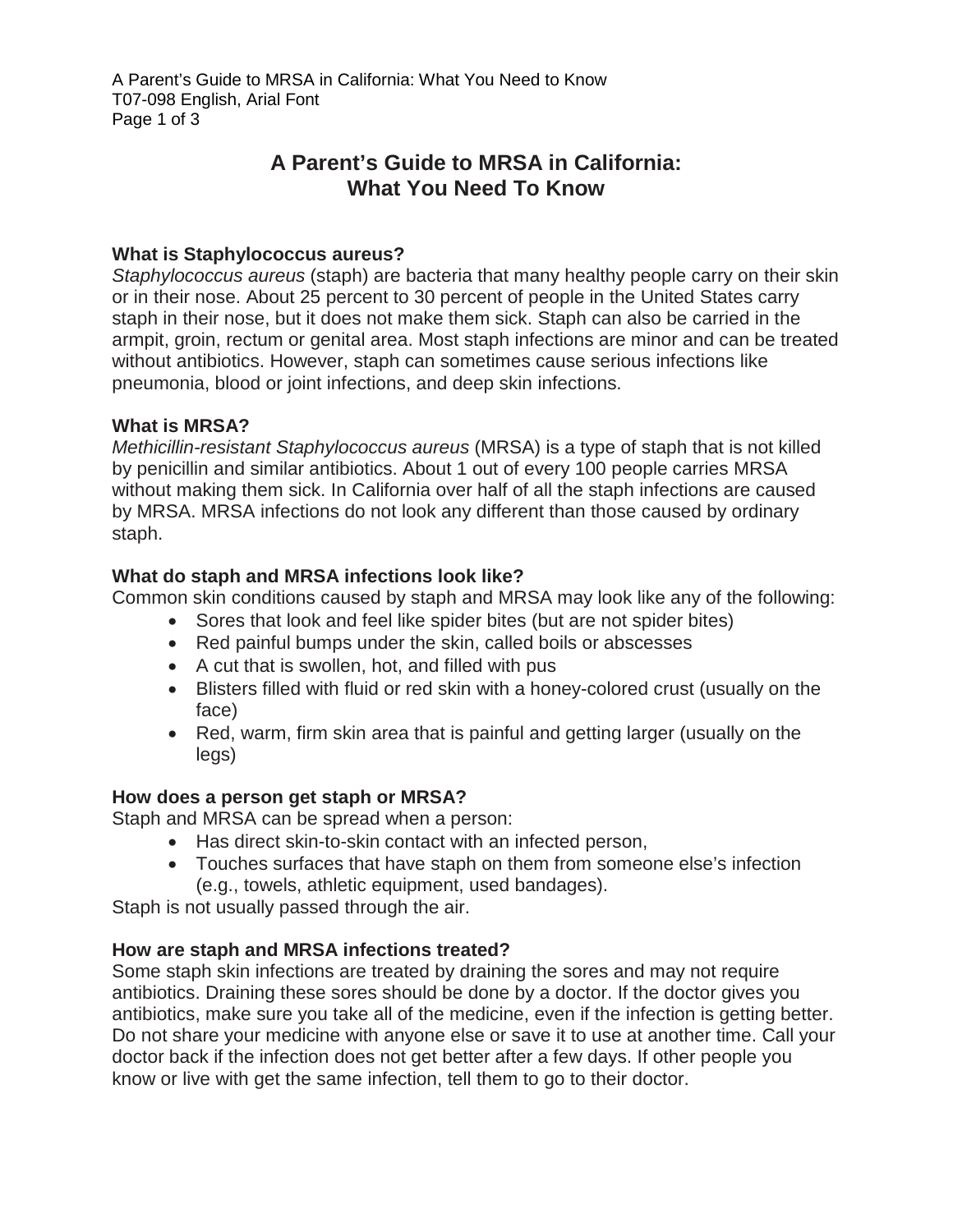## **Is it possible to have another staph or MRSA skin infection after it is cured?**

Yes. It is possible to have another staph or MRSA skin infection after it is treated. To keep this from happening, follow the doctor's orders while you have the infection, and follow the prevention steps in this pamphlet.

## **What should I do if I think my child has MRSA?**

If you think your child has MRSA, call a doctor. Do not ignore the sore and hope it will go away.

## **Can a child with an MRSA infection go to school?**

Unless the doctor advises not to attend school, children should be allowed to attend school as long as their infection is not draining and can be covered by a dry dressing. If the child is involved in a physical activity or sport that involves skin-to-skin contact with other students, return to those activities should be approved by a school official or doctor.

## **Do schools need to be closed and disinfected if a student has an MRSA infection?**

No, it is not necessary to close schools to "disinfect" them because of MRSA infections. MRSA is spread mostly by direct skin to skin contact with an infected person or from touching surfaces that have staph on them from someone else's infection. If the student's infection has been covered, then no special cleaning is needed. Cleaning and disinfection should be done on surfaces that are likely to contact uncovered or poorly covered infections.

## **What is the easiest way to prevent MRSA and staph infections?**

Hand washing is the easiest way to prevent MRSA and staph infections. If soap and running water are not available and hands do not have visible dirt on them, staph germs can be killed by using an alcohol-based hand rub.

# **When should hands be washed?**

- Whenever the skin comes into contact with other people or with shared surfaces or equipment.
- Before and after athletic practice, games, or working out.
- After sneezing, coughing, blowing or touching the nose.
- Before and after touching the eyes, nose, or mouth, or skin that has open sores, boils and skin rashes.
- After using the toilet or urinal.
- After touching any item soiled with wound fluids, such as bandages, dressings or bedding.
- After cleaning the bathroom, changing your bedding, or doing laundry.
- Before preparing food, eating, or drinking.

# **What else can be done to help prevent MRSA and staph infections?**

• Bathe regularly.